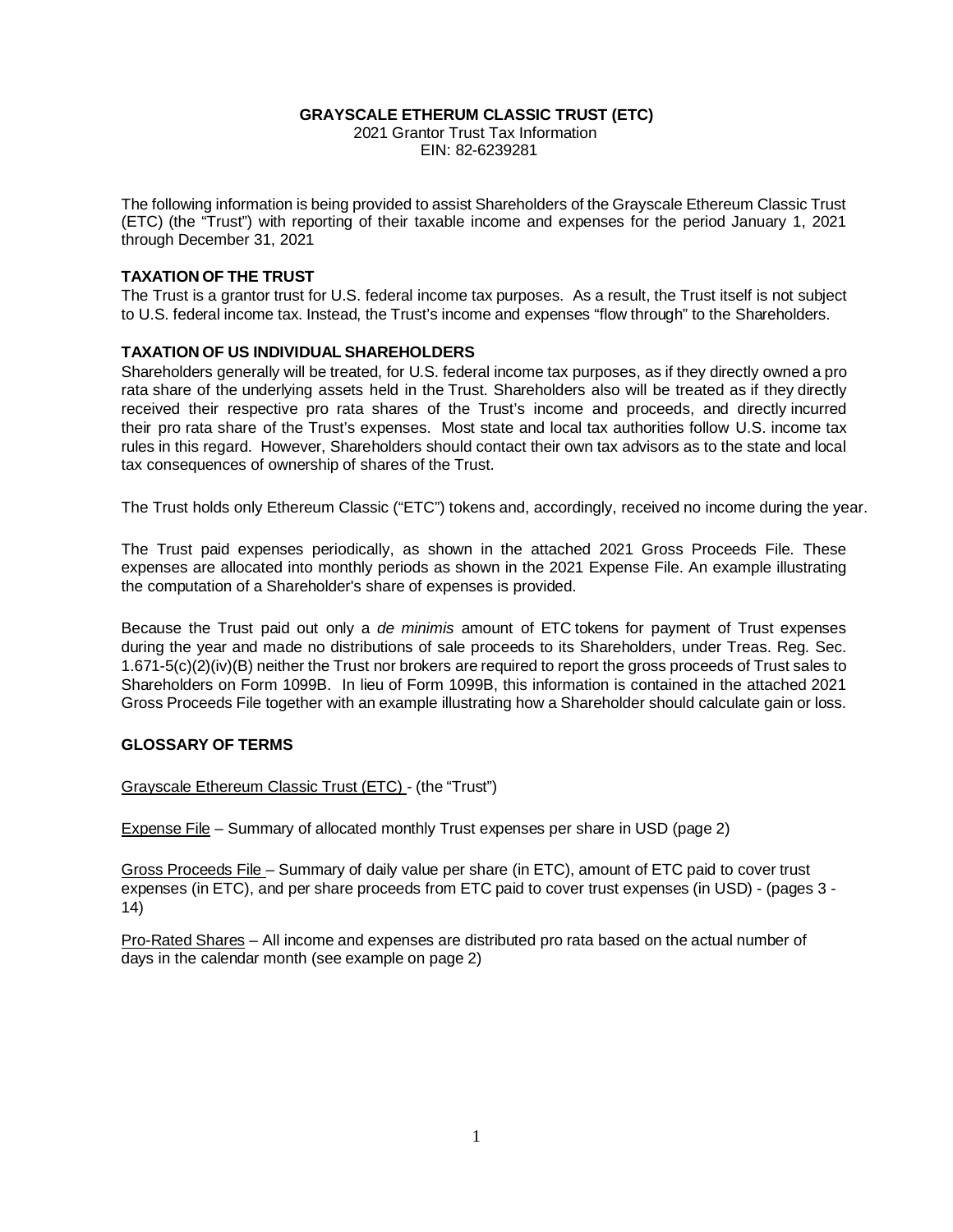# **GRAYSCALE ETHEREUM CLASSIC TRUST (ETC) 2021 EXPENSE FILE**

| Date                  | <b>Expenses Per Share</b><br>(USD) | <b>Amount of ETC Per Share</b> |
|-----------------------|------------------------------------|--------------------------------|
| <b>January</b>        | 0.01678319                         | 0.00227107                     |
| <b>February</b>       | 0.02136475                         | 0.00205233                     |
| March                 | 0.03057651                         | 0.00225990                     |
| April                 | 0.07895262                         | 0.00218827                     |
| May                   | 0.19703646                         | 0.00225555                     |
| <b>June</b>           | 0.11672997                         | 0.00217732                     |
| July                  | 0.10825638                         | 0.00224427                     |
| <b>August</b>         | 0.13937363                         | 0.00223854                     |
| <b>September</b>      | 0.11220583                         | 0.00216092                     |
| <b>October</b>        | 0.12092135                         | 0.00222736                     |
| <b>November</b>       | 0.10815812                         | 0.00215012                     |
| <b>December</b>       | 0.07883891                         | 0.00221621                     |
| <b>Total for year</b> | 1.12919772                         | 0.02644186                     |

#### **Summary of Expenses by Month (Details on pages 3-14)**

#### **How to Calculate the Shareholder's Investment Expenses**

Identify in the table above the months (full and partial) in which the Shareholder held shares in the Trust. The amount in the column labeled "Expenses Per Share," represents the amount of investment expense paid per share for a full month. For any month in which the shares were not held on each day in such month, the expenses should be pro-rated based on the number of days held (see attached details for each month pages 3-14).

### **Example illustrating calculation of a Shareholder's 2021 Grayscale Ethereum Classic Trust (ETC) Expenses**

Assume that a Shareholder purchased 20,000 shares on February 15, 2021 and sold them on September 15, 2021. For the month of February, Shareholder's expenses are \$0.02136475 (See Summary Table above – February Factor) x (13/28) = \$0.00991935 per share. For the months of March through August, the expenses per share are as shown in the summary table above. For the month of September, Shareholder's expenses are \$0.11220583 (See Summary Table above – September Factor) x (15/30) = \$0.05610292. The total expenses for Shareholder are therefore \$0.73694783 per share (sum of all factors from February 15th through September 15th) multiplied by the number of shares held (20,000), or \$14,738.96.

| <b>Total Expenses per Share</b>                   | \$0.73694783 |
|---------------------------------------------------|--------------|
| <b>Total Shares</b>                               | 20,000       |
| <b>Total Expense</b>                              | \$ 14,738.96 |
| (Please consult your tax advisor as to reporting) |              |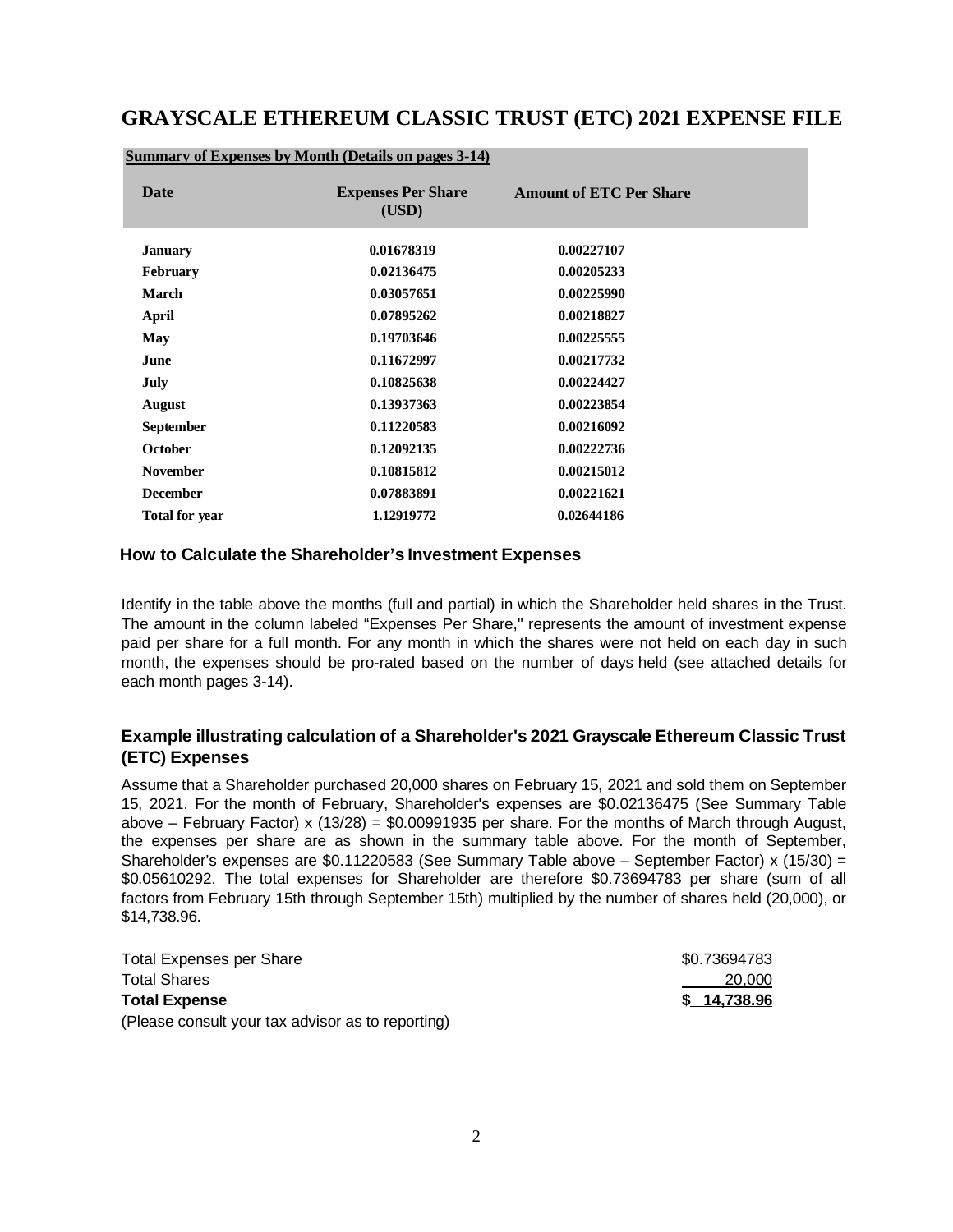**Number of ETC Used Proceeds from Payout**

| <b>Date</b> | <b>ETC Per Share</b> | to Cover<br><b>Trust Expenses</b><br>Per Share (in ETC) | of ETC to Cover Trust<br><b>Expenses Per Share</b><br>(in USD) |
|-------------|----------------------|---------------------------------------------------------|----------------------------------------------------------------|
|             |                      |                                                         |                                                                |
| 1/1/2021    | 0.89504509           |                                                         |                                                                |
| 1/2/2021    | 0.89497152           |                                                         |                                                                |
| 1/3/2021    | 0.89489797           |                                                         |                                                                |
| 1/4/2021    | 0.89482441           |                                                         |                                                                |
| 1/5/2021    | 0.89475086           |                                                         |                                                                |
| 1/6/2021    | 0.89467732           |                                                         |                                                                |
| 1/7/2021    | 0.89460379           |                                                         |                                                                |
| 1/8/2021    | 0.89453026           |                                                         |                                                                |
| 1/9/2021    | 0.89445674           |                                                         |                                                                |
| 1/10/2021   | 0.89438322           |                                                         |                                                                |
| 1/11/2021   | 0.89430971           |                                                         |                                                                |
| 1/12/2021   | 0.89423620           |                                                         |                                                                |
| 1/13/2021   | 0.89416270           |                                                         |                                                                |
| 1/14/2021   | 0.89408921           |                                                         |                                                                |
| 1/15/2021   | 0.89401572           |                                                         |                                                                |
| 1/16/2021   | 0.89394224           |                                                         |                                                                |
| 1/17/2021   | 0.89386877           |                                                         |                                                                |
| 1/18/2021   | 0.89379530           |                                                         |                                                                |
| 1/19/2021   | 0.89372184           |                                                         |                                                                |
| 1/20/2021   | 0.89364838           |                                                         |                                                                |
| 1/21/2021   | 0.89357493           |                                                         |                                                                |
| 1/22/2021   | 0.89350149           |                                                         |                                                                |
| 1/23/2021   | 0.89342805           |                                                         |                                                                |
| 1/24/2021   | 0.89335462           |                                                         |                                                                |
| 1/25/2021   | 0.89328119           |                                                         |                                                                |
| 1/26/2021   | 0.89320777           |                                                         |                                                                |
| 1/27/2021   | 0.89313435           |                                                         |                                                                |
| 1/28/2021   | 0.89306095           |                                                         |                                                                |
| 1/29/2021   | 0.89298754           |                                                         |                                                                |
| 1/30/2021   | 0.89291415           |                                                         |                                                                |
| 1/31/2021   | 0.89284076           | 0.00227107                                              | 0.01678319                                                     |
|             |                      |                                                         |                                                                |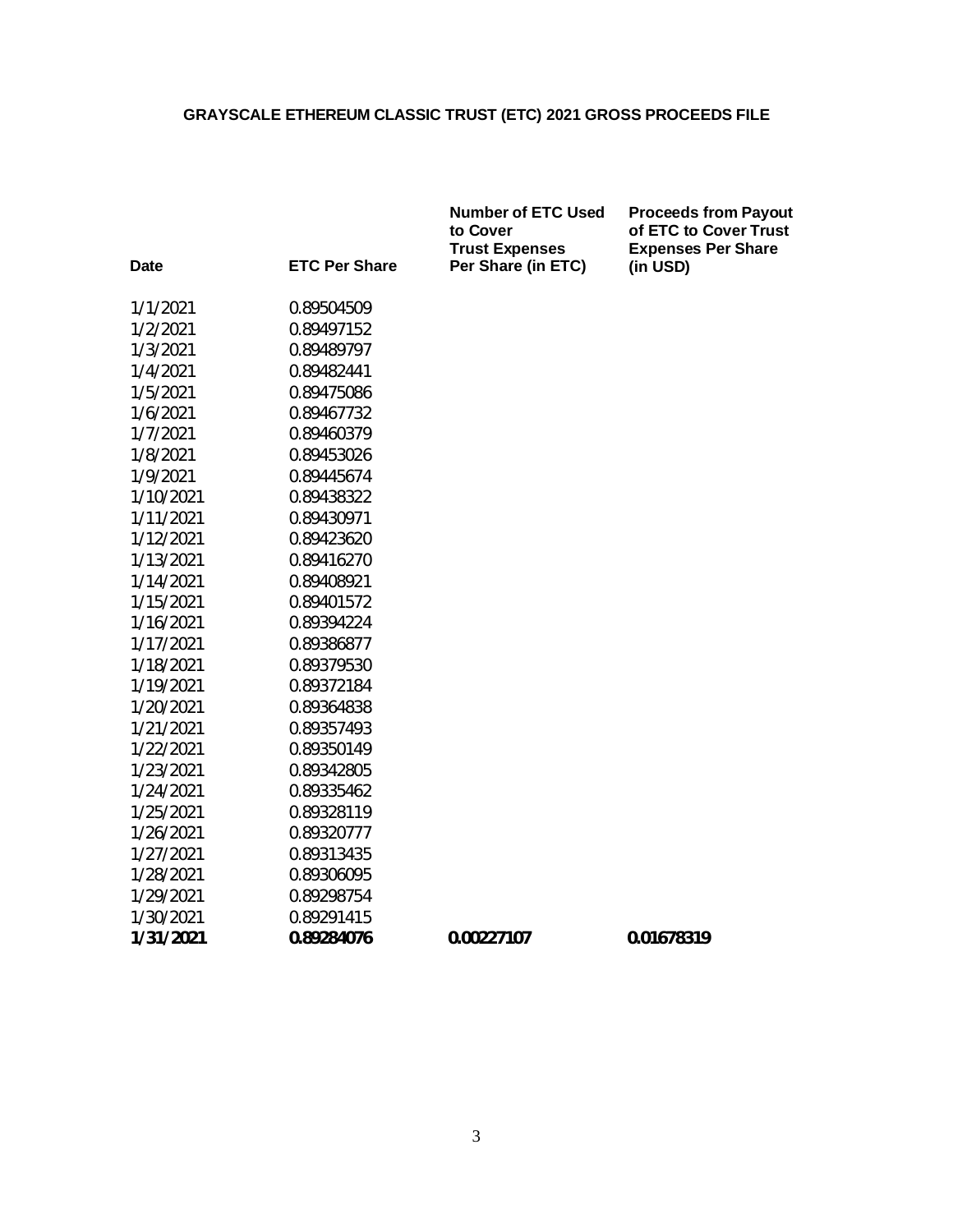| Date      | <b>ETC Per Share</b> | <b>Number of ETC Used</b><br>to Cover<br><b>Trust Expenses</b><br>Per Share (in ETC) | <b>Proceeds from Payout</b><br>of ETC to Cover Trust<br><b>Expenses Per Share</b> |
|-----------|----------------------|--------------------------------------------------------------------------------------|-----------------------------------------------------------------------------------|
|           |                      |                                                                                      | (in USD)                                                                          |
| 2/1/2021  | 0.89276737           |                                                                                      |                                                                                   |
| 2/2/2021  | 0.89269400           |                                                                                      |                                                                                   |
| 2/3/2021  | 0.89262062           |                                                                                      |                                                                                   |
| 2/4/2021  | 0.89254726           |                                                                                      |                                                                                   |
| 2/5/2021  | 0.89247390           |                                                                                      |                                                                                   |
| 2/6/2021  | 0.89240054           |                                                                                      |                                                                                   |
| 2/7/2021  | 0.89232719           |                                                                                      |                                                                                   |
| 2/8/2021  | 0.89225385           |                                                                                      |                                                                                   |
| 2/9/2021  | 0.89218052           |                                                                                      |                                                                                   |
| 2/10/2021 | 0.89210719           |                                                                                      |                                                                                   |
| 2/11/2021 | 0.89203386           |                                                                                      |                                                                                   |
| 2/12/2021 | 0.89196055           |                                                                                      |                                                                                   |
| 2/13/2021 | 0.89188723           |                                                                                      |                                                                                   |
| 2/14/2021 | 0.89181393           |                                                                                      |                                                                                   |
| 2/15/2021 | 0.89174063           |                                                                                      |                                                                                   |
| 2/16/2021 | 0.89166733           |                                                                                      |                                                                                   |
| 2/17/2021 | 0.89159405           |                                                                                      |                                                                                   |
| 2/18/2021 | 0.89152076           |                                                                                      |                                                                                   |
| 2/19/2021 | 0.89144749           |                                                                                      |                                                                                   |
| 2/20/2021 | 0.89137422           |                                                                                      |                                                                                   |
| 2/21/2021 | 0.89130096           |                                                                                      |                                                                                   |
| 2/22/2021 | 0.89122770           |                                                                                      |                                                                                   |
| 2/23/2021 | 0.89115445           |                                                                                      |                                                                                   |
| 2/24/2021 | 0.89108120           |                                                                                      |                                                                                   |
| 2/25/2021 | 0.89100796           |                                                                                      |                                                                                   |
| 2/26/2021 | 0.89093473           |                                                                                      |                                                                                   |
| 2/27/2021 | 0.89086150           |                                                                                      |                                                                                   |
| 2/28/2021 | 0.89078828           | 0.00205233                                                                           | 0.02136475                                                                        |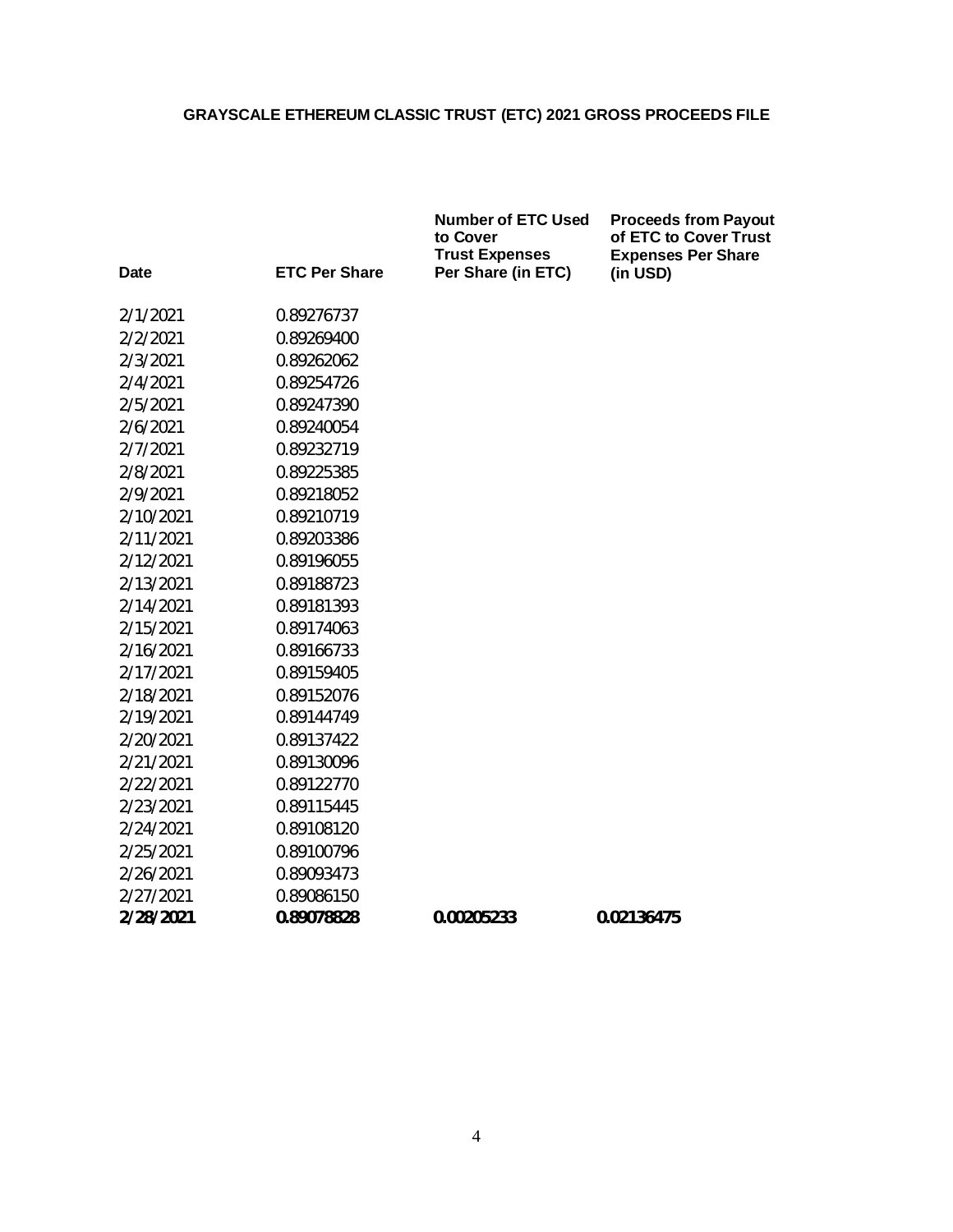|           |                      | <b>Number of ETC Used</b><br>to Cover<br><b>Trust Expenses</b> | <b>Proceeds from Payout</b><br>of ETC to Cover Trust<br><b>Expenses Per Share</b> |
|-----------|----------------------|----------------------------------------------------------------|-----------------------------------------------------------------------------------|
| Date      | <b>ETC Per Share</b> | Per Share (in ETC)                                             | (in USD)                                                                          |
| 3/1/2021  | 0.89071506           |                                                                |                                                                                   |
| 3/2/2021  | 0.89064185           |                                                                |                                                                                   |
| 3/3/2021  | 0.89056865           |                                                                |                                                                                   |
| 3/4/2021  | 0.89049545           |                                                                |                                                                                   |
| 3/5/2021  | 0.89042226           |                                                                |                                                                                   |
| 3/6/2021  | 0.89034908           |                                                                |                                                                                   |
| 3/7/2021  | 0.89027590           |                                                                |                                                                                   |
| 3/8/2021  | 0.89020272           |                                                                |                                                                                   |
| 3/9/2021  | 0.89012956           |                                                                |                                                                                   |
| 3/10/2021 | 0.89005639           |                                                                |                                                                                   |
| 3/11/2021 | 0.88998324           |                                                                |                                                                                   |
| 3/12/2021 | 0.88991009           |                                                                |                                                                                   |
| 3/13/2021 | 0.88983695           |                                                                |                                                                                   |
| 3/14/2021 | 0.88976381           |                                                                |                                                                                   |
| 3/15/2021 | 0.88969068           |                                                                |                                                                                   |
| 3/16/2021 | 0.88961755           |                                                                |                                                                                   |
| 3/17/2021 | 0.88954443           |                                                                |                                                                                   |
| 3/18/2021 | 0.88947132           |                                                                |                                                                                   |
| 3/19/2021 | 0.88939821           |                                                                |                                                                                   |
| 3/20/2021 | 0.88932511           |                                                                |                                                                                   |
| 3/21/2021 | 0.88925202           |                                                                |                                                                                   |
| 3/22/2021 | 0.88917893           |                                                                |                                                                                   |
| 3/23/2021 | 0.88910584           |                                                                |                                                                                   |
| 3/24/2021 | 0.88903277           |                                                                |                                                                                   |
| 3/25/2021 | 0.88895970           |                                                                |                                                                                   |
| 3/26/2021 | 0.88888663           |                                                                |                                                                                   |
| 3/27/2021 | 0.88881357           |                                                                |                                                                                   |
| 3/28/2021 | 0.88874052           |                                                                |                                                                                   |
| 3/29/2021 | 0.88866747           |                                                                |                                                                                   |
| 3/30/2021 | 0.88859443           |                                                                |                                                                                   |
| 3/31/2021 | 0.88852140           | 0.00225990                                                     | 0.03057651                                                                        |
|           |                      |                                                                |                                                                                   |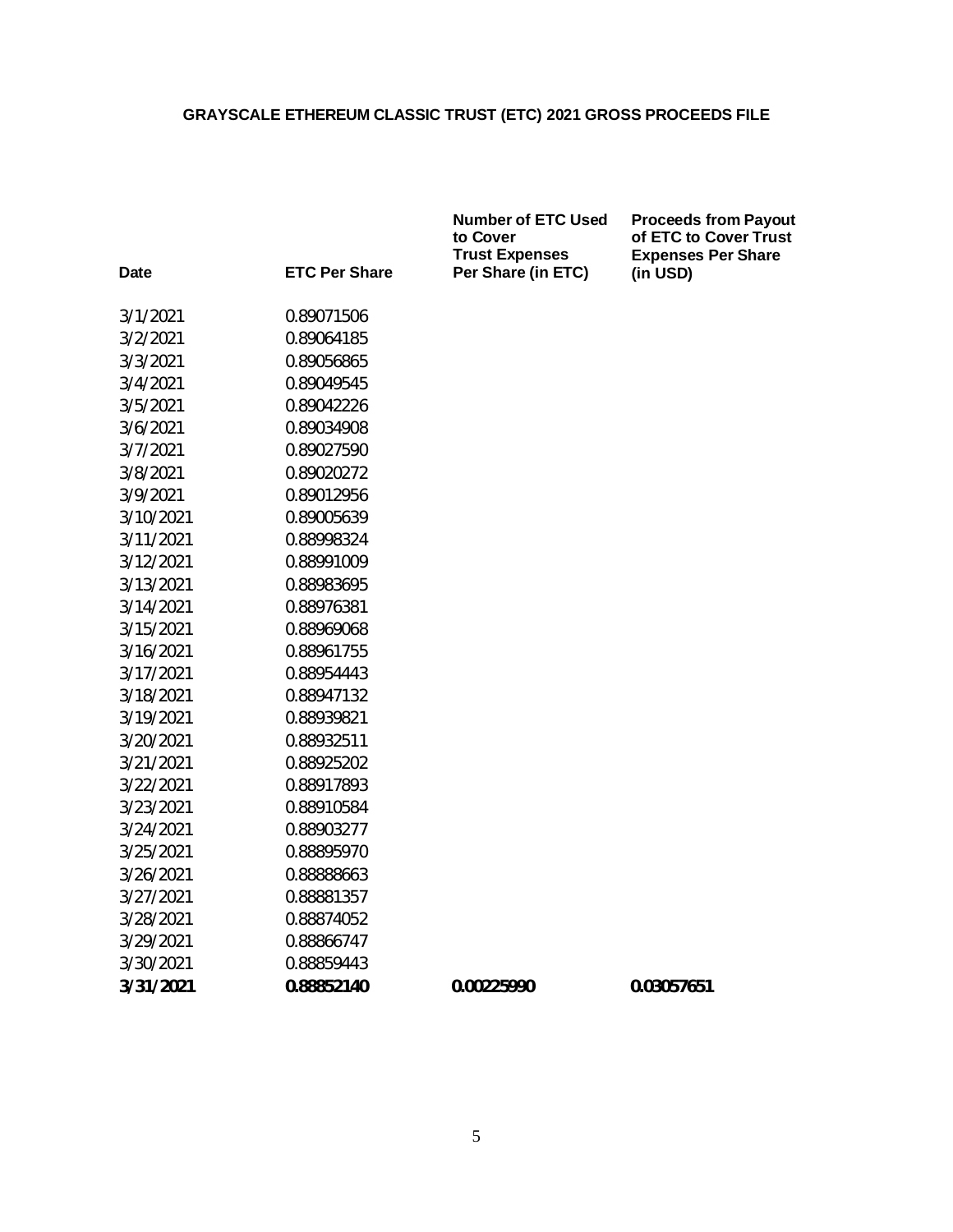|                              |                    | <b>Number of ETC Used</b><br>to Cover<br><b>Trust Expenses</b> | <b>Proceeds from Payout</b><br>of ETC to Cover Trust<br><b>Expenses Per Share</b> |
|------------------------------|--------------------|----------------------------------------------------------------|-----------------------------------------------------------------------------------|
| <b>ETC Per Share</b><br>Date | Per Share (in ETC) | (in USD)                                                       |                                                                                   |
| 4/1/2021                     | 0.88844837         |                                                                |                                                                                   |
| 4/2/2021                     | 0.88837534         |                                                                |                                                                                   |
| 4/3/2021                     | 0.88830233         |                                                                |                                                                                   |
| 4/4/2021                     | 0.88822931         |                                                                |                                                                                   |
| 4/5/2021                     | 0.88815631         |                                                                |                                                                                   |
| 4/6/2021                     | 0.88808331         |                                                                |                                                                                   |
| 4/7/2021                     | 0.88801032         |                                                                |                                                                                   |
| 4/8/2021                     | 0.88793733         |                                                                |                                                                                   |
| 4/9/2021                     | 0.88786435         |                                                                |                                                                                   |
| 4/10/2021                    | 0.88779137         |                                                                |                                                                                   |
| 4/11/2021                    | 0.88771840         |                                                                |                                                                                   |
| 4/12/2021                    | 0.88764544         |                                                                |                                                                                   |
| 4/13/2021                    | 0.88757248         |                                                                |                                                                                   |
| 4/14/2021                    | 0.88749953         |                                                                |                                                                                   |
| 4/15/2021                    | 0.88742659         |                                                                |                                                                                   |
| 4/16/2021                    | 0.88735365         |                                                                |                                                                                   |
| 4/17/2021                    | 0.88728072         |                                                                |                                                                                   |
| 4/18/2021                    | 0.88720779         |                                                                |                                                                                   |
| 4/19/2021                    | 0.88713487         |                                                                |                                                                                   |
| 4/20/2021                    | 0.88706195         |                                                                |                                                                                   |
| 4/21/2021                    | 0.88698904         |                                                                |                                                                                   |
| 4/22/2021                    | 0.88691614         |                                                                |                                                                                   |
| 4/23/2021                    | 0.88684324         |                                                                |                                                                                   |
| 4/24/2021                    | 0.88677035         |                                                                |                                                                                   |
| 4/25/2021                    | 0.88669747         |                                                                |                                                                                   |
| 4/26/2021                    | 0.88662459         |                                                                |                                                                                   |
| 4/27/2021                    | 0.88655171         |                                                                |                                                                                   |
| 4/28/2021                    | 0.88647885         |                                                                |                                                                                   |
| 4/29/2021                    | 0.88640598         |                                                                |                                                                                   |
| 4/30/2021                    | 0.88633313         | 0.00218827                                                     | 0.07895262                                                                        |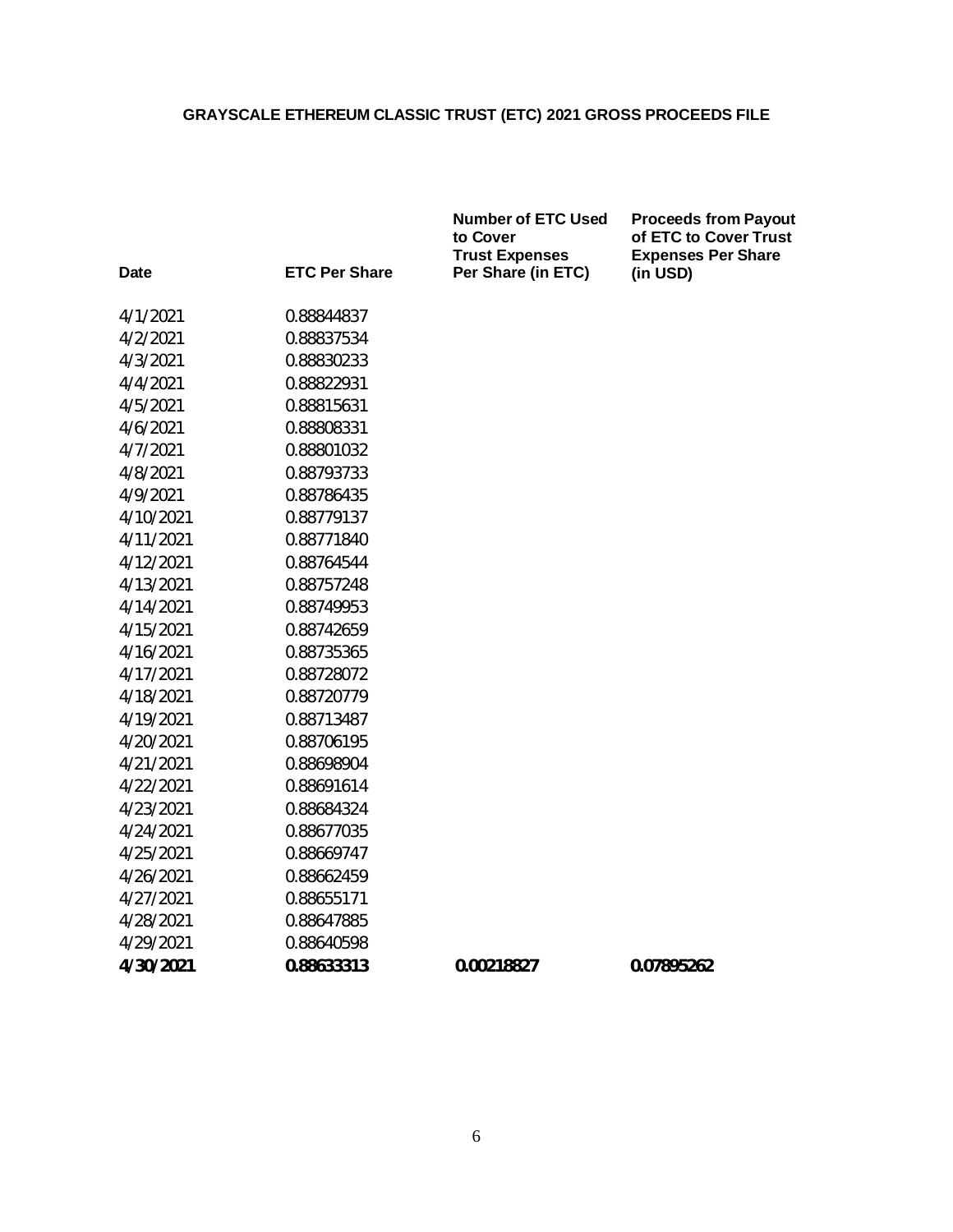|           |                      | <b>Number of ETC Used</b><br>to Cover<br><b>Trust Expenses</b> | <b>Proceeds from Payout</b><br>of ETC to Cover Trust<br><b>Expenses Per Share</b> |
|-----------|----------------------|----------------------------------------------------------------|-----------------------------------------------------------------------------------|
| Date      | <b>ETC Per Share</b> | Per Share (in ETC)                                             | (in USD)                                                                          |
| 5/1/2021  | 0.88626028           |                                                                |                                                                                   |
| 5/2/2021  | 0.88618744           |                                                                |                                                                                   |
| 5/3/2021  | 0.88611460           |                                                                |                                                                                   |
| 5/4/2021  | 0.88604177           |                                                                |                                                                                   |
| 5/5/2021  | 0.88596894           | 0.00036419                                                     | 0.03787177                                                                        |
| 5/6/2021  | 0.88589612           |                                                                |                                                                                   |
| 5/7/2021  | 0.88582331           |                                                                |                                                                                   |
| 5/8/2021  | 0.88575050           |                                                                |                                                                                   |
| 5/9/2021  | 0.88567770           | 0.00029124                                                     | 0.03404905                                                                        |
| 5/10/2021 | 0.88560491           |                                                                |                                                                                   |
| 5/11/2021 | 0.88553212           |                                                                |                                                                                   |
| 5/12/2021 | 0.88545933           |                                                                |                                                                                   |
| 5/13/2021 | 0.88538656           |                                                                |                                                                                   |
| 5/14/2021 | 0.88531378           | 0.00036392                                                     | 0.03762541                                                                        |
| 5/15/2021 | 0.88524102           |                                                                |                                                                                   |
| 5/16/2021 | 0.88516826           |                                                                |                                                                                   |
| 5/17/2021 | 0.88509551           |                                                                |                                                                                   |
| 5/18/2021 | 0.88502276           |                                                                |                                                                                   |
| 5/19/2021 | 0.88495002           | 0.00036377                                                     | 0.02423785                                                                        |
| 5/20/2021 | 0.88487728           |                                                                |                                                                                   |
| 5/21/2021 | 0.88480455           |                                                                |                                                                                   |
| 5/22/2021 | 0.88473183           |                                                                |                                                                                   |
| 5/23/2021 | 0.88465911           |                                                                |                                                                                   |
| 5/24/2021 | 0.88458640           |                                                                |                                                                                   |
| 5/25/2021 | 0.88451369           |                                                                |                                                                                   |
| 5/26/2021 | 0.88444099           | 0.00043632                                                     | 0.03364931                                                                        |
| 5/27/2021 | 0.88436830           |                                                                |                                                                                   |
| 5/28/2021 | 0.88429561           |                                                                |                                                                                   |
| 5/29/2021 | 0.88422293           |                                                                |                                                                                   |
| 5/30/2021 | 0.88415025           |                                                                |                                                                                   |
| 5/31/2021 | 0.88407758           | 0.00043611                                                     | 0.02960307                                                                        |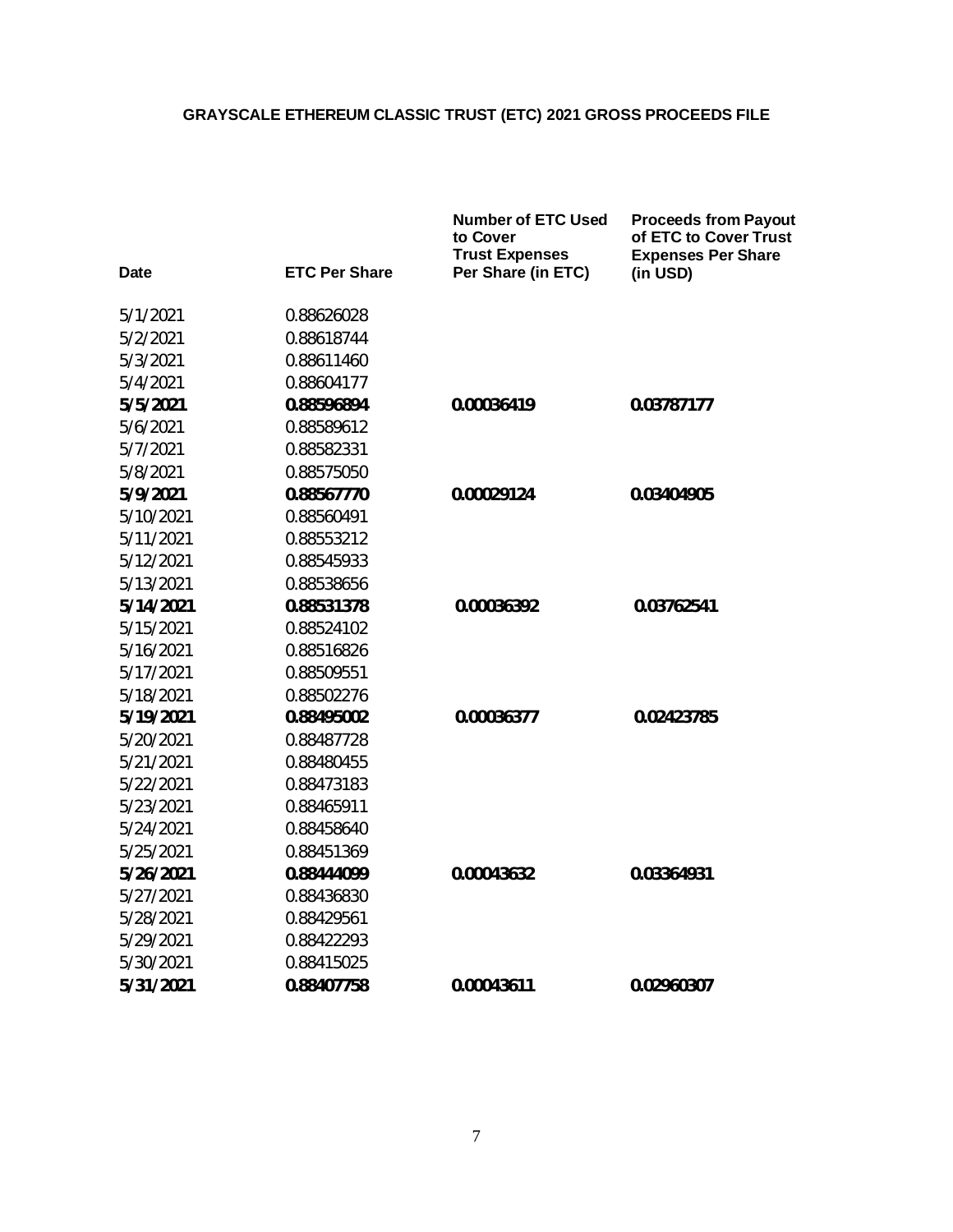|             |                      | <b>Number of ETC Used</b><br>to Cover<br><b>Trust Expenses</b> | <b>Proceeds from Payout</b><br>of ETC to Cover Trust<br><b>Expenses Per Share</b> |
|-------------|----------------------|----------------------------------------------------------------|-----------------------------------------------------------------------------------|
| <b>Date</b> | <b>ETC Per Share</b> | Per Share (in ETC)                                             | (in USD)                                                                          |
| 6/1/2021    | 0.88400492           |                                                                |                                                                                   |
| 6/2/2021    | 0.88393226           |                                                                |                                                                                   |
| 6/3/2021    | 0.88385961           |                                                                |                                                                                   |
| 6/4/2021    | 0.88378696           | 0.00029062                                                     | 0.01896294                                                                        |
| 6/5/2021    | 0.88371432           |                                                                |                                                                                   |
| 6/6/2021    | 0.88364169           |                                                                |                                                                                   |
| 6/7/2021    | 0.88356906           |                                                                |                                                                                   |
| 6/8/2021    | 0.88349644           |                                                                |                                                                                   |
| 6/9/2021    | 0.88342382           |                                                                |                                                                                   |
| 6/10/2021   | 0.88335121           | 0.00043575                                                     | 0.02526482                                                                        |
| 6/11/2021   | 0.88327861           |                                                                |                                                                                   |
| 6/12/2021   | 0.88320601           |                                                                |                                                                                   |
| 6/13/2021   | 0.88313342           |                                                                |                                                                                   |
| 6/14/2021   | 0.88306083           |                                                                |                                                                                   |
| 6/15/2021   | 0.88298825           |                                                                |                                                                                   |
| 6/16/2021   | 0.88291568           |                                                                |                                                                                   |
| 6/17/2021   | 0.88284311           |                                                                |                                                                                   |
| 6/18/2021   | 0.88277055           | 0.00036296                                                     | 0.01857999                                                                        |
| 6/19/2021   | 0.88269799           |                                                                |                                                                                   |
| 6/20/2021   | 0.88262544           |                                                                |                                                                                   |
| 6/21/2021   | 0.88255289           |                                                                |                                                                                   |
| 6/22/2021   | 0.88248036           |                                                                |                                                                                   |
| 6/23/2021   | 0.88240782           |                                                                |                                                                                   |
| 6/24/2021   | 0.88233530           | 0.00050790                                                     | 0.02165158                                                                        |
| 6/25/2021   | 0.88226278           |                                                                |                                                                                   |
| 6/26/2021   | 0.88219026           |                                                                |                                                                                   |
| 6/27/2021   | 0.88211775           |                                                                |                                                                                   |
| 6/28/2021   | 0.88204525           |                                                                |                                                                                   |
| 6/29/2021   | 0.88197275           |                                                                |                                                                                   |
| 6/30/2021   | 0.88190026           | 0.00058009                                                     | 0.03227064                                                                        |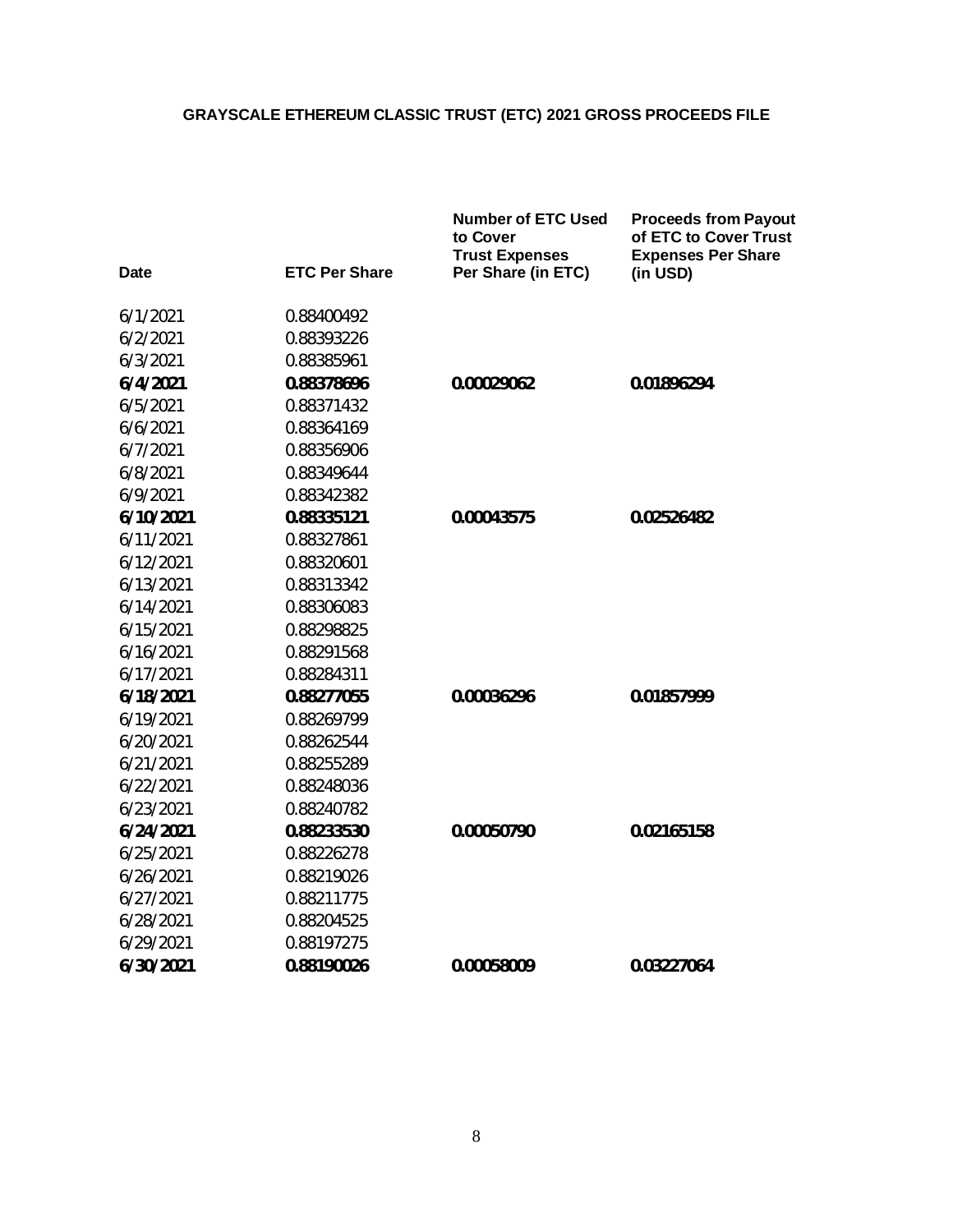|           |                      | <b>Number of ETC Used</b><br>to Cover<br><b>Trust Expenses</b> | <b>Proceeds from Payout</b><br>of ETC to Cover Trust<br><b>Expenses Per Share</b> |
|-----------|----------------------|----------------------------------------------------------------|-----------------------------------------------------------------------------------|
| Date      | <b>ETC Per Share</b> | Per Share (in ETC)                                             | (in USD)                                                                          |
| 7/1/2021  | 0.88182778           |                                                                |                                                                                   |
| 7/2/2021  | 0.88175530           |                                                                |                                                                                   |
| 7/3/2021  | 0.88168283           |                                                                |                                                                                   |
| 7/4/2021  | 0.88161036           |                                                                |                                                                                   |
| 7/5/2021  | 0.88153790           |                                                                |                                                                                   |
| 7/6/2021  | 0.88146544           |                                                                |                                                                                   |
| 7/7/2021  | 0.88139299           | 0.00043482                                                     | 0.02351943                                                                        |
| 7/8/2021  | 0.88132055           |                                                                |                                                                                   |
| 7/9/2021  | 0.88124811           |                                                                |                                                                                   |
| 7/10/2021 | 0.88117568           |                                                                |                                                                                   |
| 7/11/2021 | 0.88110326           |                                                                |                                                                                   |
| 7/12/2021 | 0.88103084           |                                                                |                                                                                   |
| 7/13/2021 | 0.88095842           |                                                                |                                                                                   |
| 7/14/2021 | 0.88088601           | 0.00050702                                                     | 0.02288179                                                                        |
| 7/15/2021 | 0.88081361           |                                                                |                                                                                   |
| 7/16/2021 | 0.88074122           |                                                                |                                                                                   |
| 7/17/2021 | 0.88066883           |                                                                |                                                                                   |
| 7/18/2021 | 0.88059644           |                                                                |                                                                                   |
| 7/19/2021 | 0.88052407           |                                                                |                                                                                   |
| 7/20/2021 | 0.88045169           |                                                                |                                                                                   |
| 7/21/2021 | 0.88037933           | 0.00050673                                                     | 0.02103934                                                                        |
| 7/22/2021 | 0.88030697           |                                                                |                                                                                   |
| 7/23/2021 | 0.88023461           |                                                                |                                                                                   |
| 7/24/2021 | 0.88016227           |                                                                |                                                                                   |
| 7/25/2021 | 0.88008992           |                                                                |                                                                                   |
| 7/26/2021 | 0.88001759           | 0.00043411                                                     | 0.02257352                                                                        |
| 7/27/2021 | 0.87994526           |                                                                |                                                                                   |
| 7/28/2021 | 0.87987293           |                                                                |                                                                                   |
| 7/29/2021 | 0.87980062           |                                                                |                                                                                   |
| 7/30/2021 | 0.87972830           |                                                                |                                                                                   |
| 7/31/2021 | 0.87965600           | 0.00036159                                                     | 0.01824230                                                                        |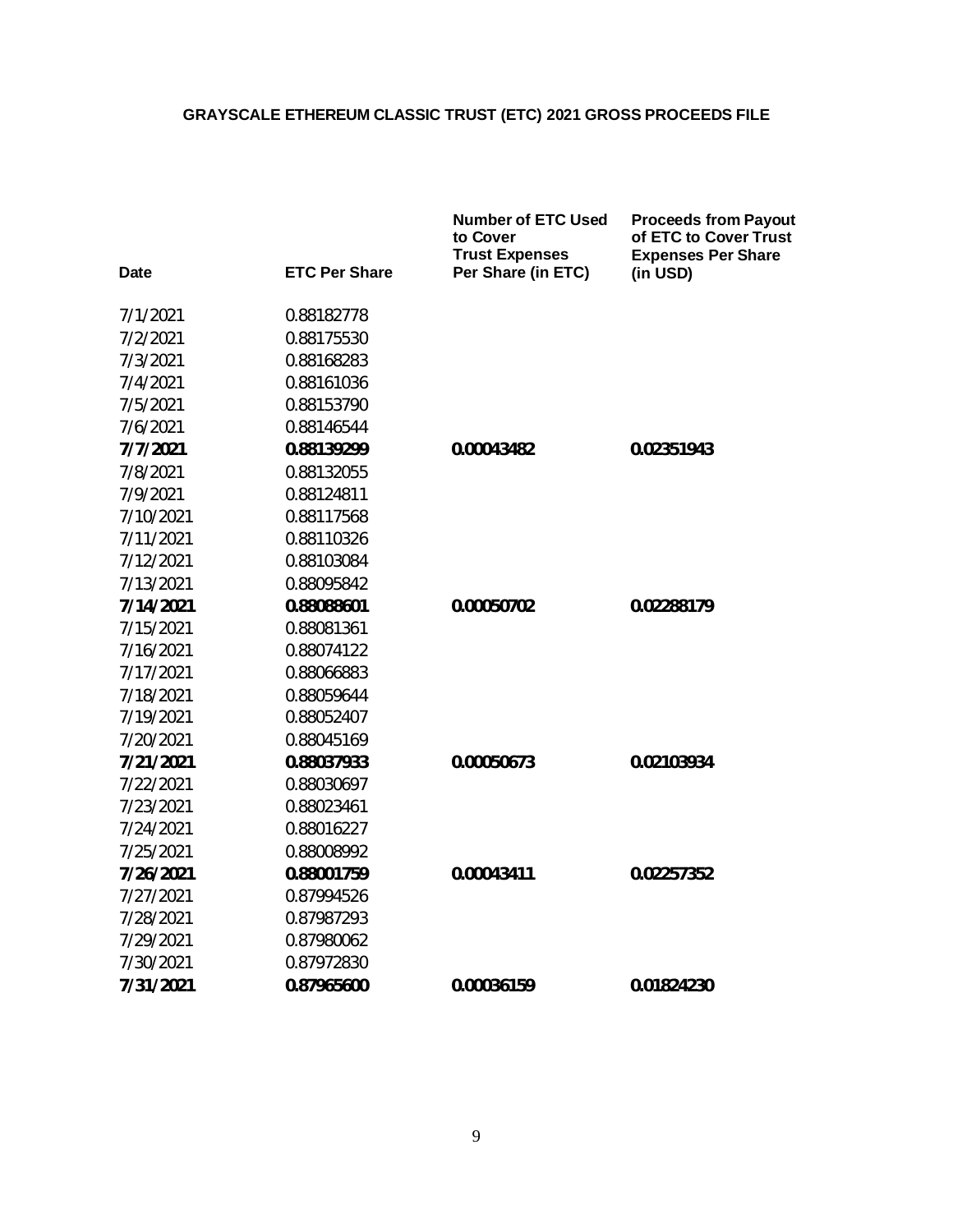|           |                      | <b>Number of ETC Used</b><br>to Cover<br><b>Trust Expenses</b> | <b>Proceeds from Payout</b><br>of ETC to Cover Trust<br><b>Expenses Per Share</b> |
|-----------|----------------------|----------------------------------------------------------------|-----------------------------------------------------------------------------------|
| Date      | <b>ETC Per Share</b> | Per Share (in ETC)                                             | (in USD)                                                                          |
| 8/1/2021  | 0.87958370           |                                                                |                                                                                   |
| 8/2/2021  | 0.87951140           |                                                                |                                                                                   |
| 8/3/2021  | 0.87943911           |                                                                |                                                                                   |
| 8/4/2021  | 0.87936683           |                                                                |                                                                                   |
| 8/5/2021  | 0.87929455           | 0.00021688                                                     | 0.01132133                                                                        |
| 8/6/2021  | 0.87922228           |                                                                |                                                                                   |
| 8/7/2021  | 0.87915002           |                                                                |                                                                                   |
| 8/8/2021  | 0.87907776           |                                                                |                                                                                   |
| 8/9/2021  | 0.87900551           |                                                                |                                                                                   |
| 8/10/2021 | 0.87893326           |                                                                |                                                                                   |
| 8/11/2021 | 0.87886102           | 0.00050585                                                     | 0.03193962                                                                        |
| 8/12/2021 | 0.87878878           |                                                                |                                                                                   |
| 8/13/2021 | 0.87871655           |                                                                |                                                                                   |
| 8/14/2021 | 0.87864433           |                                                                |                                                                                   |
| 8/15/2021 | 0.87857211           |                                                                |                                                                                   |
| 8/16/2021 | 0.87849990           |                                                                |                                                                                   |
| 8/17/2021 | 0.87842770           |                                                                |                                                                                   |
| 8/18/2021 | 0.87835550           | 0.00050556                                                     | 0.03190102                                                                        |
| 8/19/2021 | 0.87828330           |                                                                |                                                                                   |
| 8/20/2021 | 0.87821112           |                                                                |                                                                                   |
| 8/21/2021 | 0.87813893           |                                                                |                                                                                   |
| 8/22/2021 | 0.87806676           |                                                                |                                                                                   |
| 8/23/2021 | 0.87799459           |                                                                |                                                                                   |
| 8/24/2021 | 0.87792242           |                                                                |                                                                                   |
| 8/25/2021 | 0.87785027           | 0.00050527                                                     | 0.03200394                                                                        |
| 8/26/2021 | 0.87777811           |                                                                |                                                                                   |
| 8/27/2021 | 0.87770597           |                                                                |                                                                                   |
| 8/28/2021 | 0.87763383           |                                                                |                                                                                   |
| 8/29/2021 | 0.87756169           |                                                                |                                                                                   |
| 8/30/2021 | 0.87748956           |                                                                |                                                                                   |
| 8/31/2021 | 0.87741744           | 0.00050498                                                     | 0.03220772                                                                        |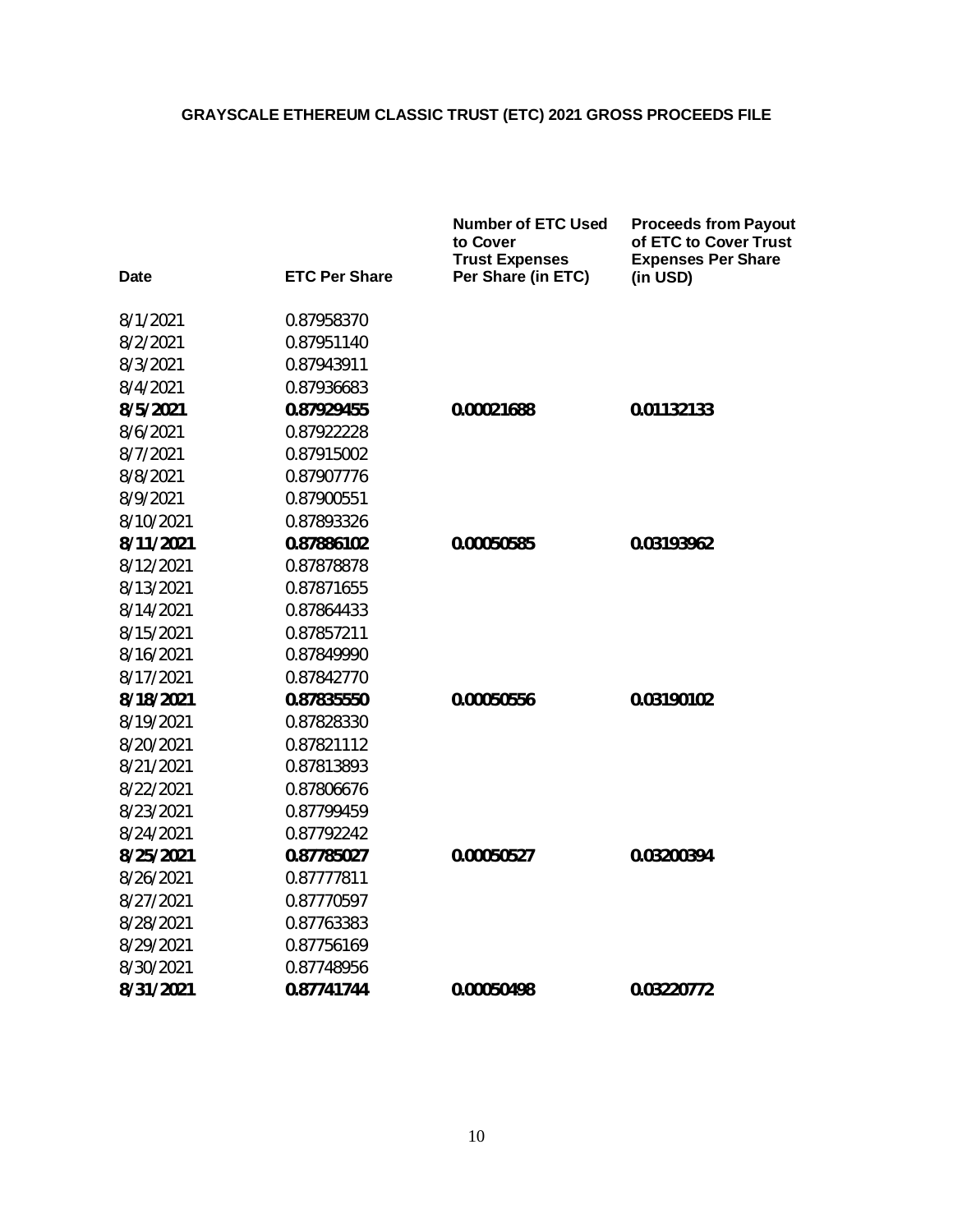|           |                      | <b>Number of ETC Used</b><br>to Cover<br><b>Trust Expenses</b> | <b>Proceeds from Payout</b><br>of ETC to Cover Trust<br><b>Expenses Per Share</b> |
|-----------|----------------------|----------------------------------------------------------------|-----------------------------------------------------------------------------------|
| Date      | <b>ETC Per Share</b> | Per Share (in ETC)                                             | (in USD)                                                                          |
| 9/1/2021  | 0.87734533           |                                                                |                                                                                   |
| 9/2/2021  | 0.87727322           |                                                                |                                                                                   |
| 9/3/2021  | 0.87720111           |                                                                |                                                                                   |
| 9/4/2021  | 0.87712901           |                                                                |                                                                                   |
| 9/5/2021  | 0.87705692           |                                                                |                                                                                   |
| 9/6/2021  | 0.87698483           |                                                                |                                                                                   |
| 9/7/2021  | 0.87691275           | 0.00050469                                                     | 0.02912572                                                                        |
| 9/8/2021  | 0.87684068           |                                                                |                                                                                   |
| 9/9/2021  | 0.87676861           |                                                                |                                                                                   |
| 9/10/2021 | 0.87669654           |                                                                |                                                                                   |
| 9/11/2021 | 0.87662449           |                                                                |                                                                                   |
| 9/12/2021 | 0.87655244           |                                                                |                                                                                   |
| 9/13/2021 | 0.87648039           |                                                                |                                                                                   |
| 9/14/2021 | 0.87640835           |                                                                |                                                                                   |
| 9/15/2021 | 0.87633632           |                                                                |                                                                                   |
| 9/16/2021 | 0.87626429           | 0.0005044                                                      | 0.02913419                                                                        |
| 9/17/2021 | 0.87619227           |                                                                |                                                                                   |
| 9/18/2021 | 0.87612025           |                                                                |                                                                                   |
| 9/19/2021 | 0.87604824           |                                                                |                                                                                   |
| 9/20/2021 | 0.87597624           |                                                                |                                                                                   |
| 9/21/2021 | 0.87590424           |                                                                |                                                                                   |
| 9/22/2021 | 0.87583225           |                                                                |                                                                                   |
| 9/23/2021 | 0.87576026           |                                                                |                                                                                   |
| 9/24/2021 | 0.87568828           | 0.00050411                                                     | 0.02376882                                                                        |
| 9/25/2021 | 0.87561631           |                                                                |                                                                                   |
| 9/26/2021 | 0.87554434           |                                                                |                                                                                   |
| 9/27/2021 | 0.87547238           |                                                                |                                                                                   |
| 9/28/2021 | 0.87540042           |                                                                |                                                                                   |
| 9/29/2021 | 0.87532847           |                                                                |                                                                                   |
| 9/30/2021 | 0.87525652           | 0.00064772                                                     | 0.03017710                                                                        |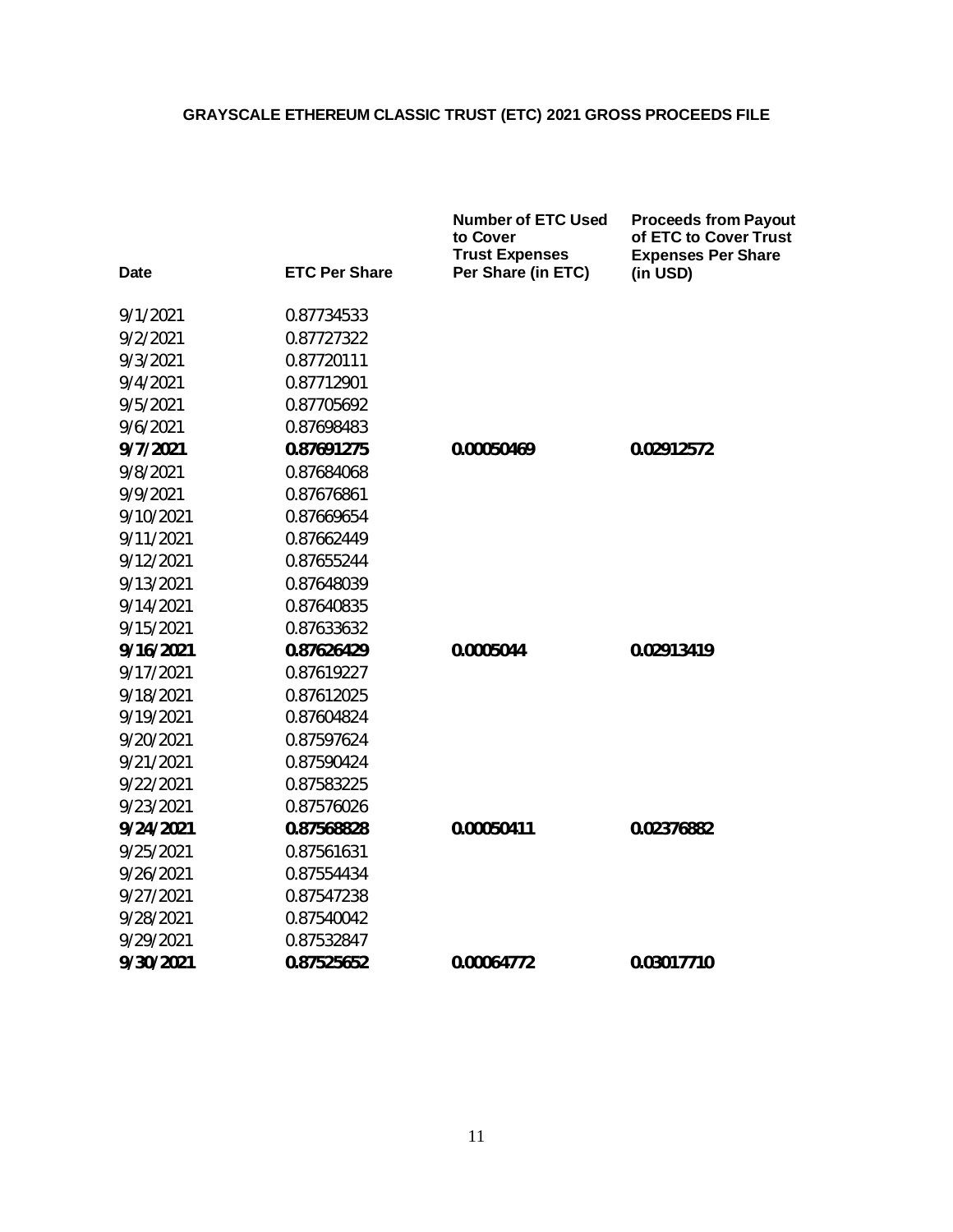|            |                      | <b>Number of ETC Used</b><br>to Cover<br><b>Trust Expenses</b> | <b>Proceeds from Payout</b><br>of ETC to Cover Trust<br><b>Expenses Per Share</b> |
|------------|----------------------|----------------------------------------------------------------|-----------------------------------------------------------------------------------|
| Date       | <b>ETC Per Share</b> | Per Share (in ETC)                                             | (in USD)                                                                          |
| 10/1/2021  | 0.87518458           |                                                                |                                                                                   |
| 10/2/2021  | 0.87511265           |                                                                |                                                                                   |
| 10/3/2021  | 0.87504072           |                                                                |                                                                                   |
| 10/4/2021  | 0.87496880           |                                                                |                                                                                   |
| 10/5/2021  | 0.87489689           |                                                                |                                                                                   |
| 10/6/2021  | 0.87482498           |                                                                |                                                                                   |
| 10/7/2021  | 0.87475308           | 0.00035964                                                     | 0.01953180                                                                        |
| 10/8/2021  | 0.87468118           |                                                                |                                                                                   |
| 10/9/2021  | 0.87460929           |                                                                |                                                                                   |
| 10/10/2021 | 0.87453740           |                                                                |                                                                                   |
| 10/11/2021 | 0.87446552           |                                                                |                                                                                   |
| 10/12/2021 | 0.87439365           |                                                                |                                                                                   |
| 10/13/2021 | 0.87432178           |                                                                |                                                                                   |
| 10/14/2021 | 0.87424992           |                                                                |                                                                                   |
| 10/15/2021 | 0.87417806           | 0.00050324                                                     | 0.02756755                                                                        |
| 10/16/2021 | 0.87410621           |                                                                |                                                                                   |
| 10/17/2021 | 0.87403437           |                                                                |                                                                                   |
| 10/18/2021 | 0.87396253           |                                                                |                                                                                   |
| 10/19/2021 | 0.87389070           |                                                                |                                                                                   |
| 10/20/2021 | 0.87381887           |                                                                |                                                                                   |
| 10/21/2021 | 0.87374705           | 0.00050295                                                     | 0.02825583                                                                        |
| 10/22/2021 | 0.87367523           |                                                                |                                                                                   |
| 10/23/2021 | 0.87360342           |                                                                |                                                                                   |
| 10/24/2021 | 0.87353162           |                                                                |                                                                                   |
| 10/25/2021 | 0.87345982           |                                                                |                                                                                   |
| 10/26/2021 | 0.87338803           |                                                                |                                                                                   |
| 10/27/2021 | 0.87331625           |                                                                |                                                                                   |
| 10/28/2021 | 0.87324447           | 0.00050266                                                     | 0.02625909                                                                        |
| 10/29/2021 | 0.87317269           |                                                                |                                                                                   |
| 10/30/2021 | 0.87310093           |                                                                |                                                                                   |
| 10/31/2021 | 0.87302917           | 0.00035887                                                     | 0.01930708                                                                        |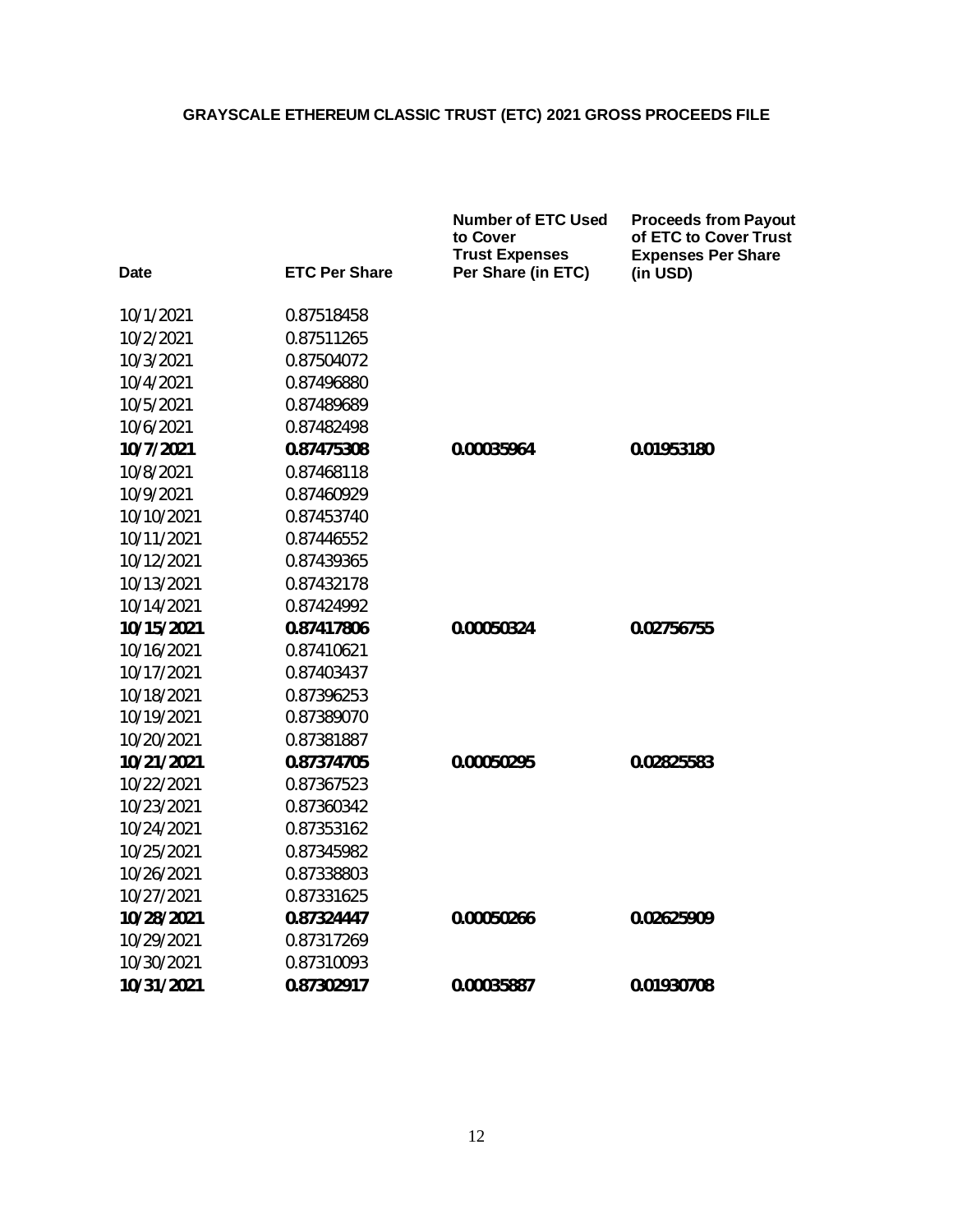|            |                      | <b>Number of ETC Used</b><br>to Cover<br><b>Trust Expenses</b> | <b>Proceeds from Payout</b><br>of ETC to Cover Trust<br><b>Expenses Per Share</b> |
|------------|----------------------|----------------------------------------------------------------|-----------------------------------------------------------------------------------|
| Date       | <b>ETC Per Share</b> | Per Share (in ETC)                                             | (in USD)                                                                          |
| 11/1/2021  | 0.87295741           |                                                                |                                                                                   |
| 11/2/2021  | 0.87288566           |                                                                |                                                                                   |
| 11/3/2021  | 0.87281392           |                                                                |                                                                                   |
| 11/4/2021  | 0.87274218           |                                                                |                                                                                   |
| 11/5/2021  | 0.87267045           | 0.00028699                                                     | 0.01524480                                                                        |
| 11/6/2021  | 0.87259872           |                                                                |                                                                                   |
| 11/7/2021  | 0.87252700           |                                                                |                                                                                   |
| 11/8/2021  | 0.87245528           |                                                                |                                                                                   |
| 11/9/2021  | 0.87238358           |                                                                |                                                                                   |
| 11/10/2021 | 0.87231187           |                                                                |                                                                                   |
| 11/11/2021 | 0.87224018           |                                                                |                                                                                   |
| 11/12/2021 | 0.87216848           | 0.00035860                                                     | 0.01987373                                                                        |
| 11/13/2021 | 0.87209680           |                                                                |                                                                                   |
| 11/14/2021 | 0.87202512           |                                                                |                                                                                   |
| 11/15/2021 | 0.87195345           |                                                                |                                                                                   |
| 11/16/2021 | 0.87188178           |                                                                |                                                                                   |
| 11/17/2021 | 0.87181012           |                                                                |                                                                                   |
| 11/18/2021 | 0.87173846           | 0.00050180                                                     | 0.02453780                                                                        |
| 11/19/2021 | 0.87166681           |                                                                |                                                                                   |
| 11/20/2021 | 0.87159517           |                                                                |                                                                                   |
| 11/21/2021 | 0.87152353           |                                                                |                                                                                   |
| 11/22/2021 | 0.87145190           |                                                                |                                                                                   |
| 11/23/2021 | 0.87138027           |                                                                |                                                                                   |
| 11/24/2021 | 0.87130865           | 0.00050151                                                     | 0.02419771                                                                        |
| 11/25/2021 | 0.87123704           |                                                                |                                                                                   |
| 11/26/2021 | 0.87116543           |                                                                |                                                                                   |
| 11/27/2021 | 0.87109383           |                                                                |                                                                                   |
| 11/28/2021 | 0.87102223           |                                                                |                                                                                   |
| 11/29/2021 | 0.87095064           |                                                                |                                                                                   |
| 11/30/2021 | 0.87087905           | 0.00050122                                                     | 0.02430408                                                                        |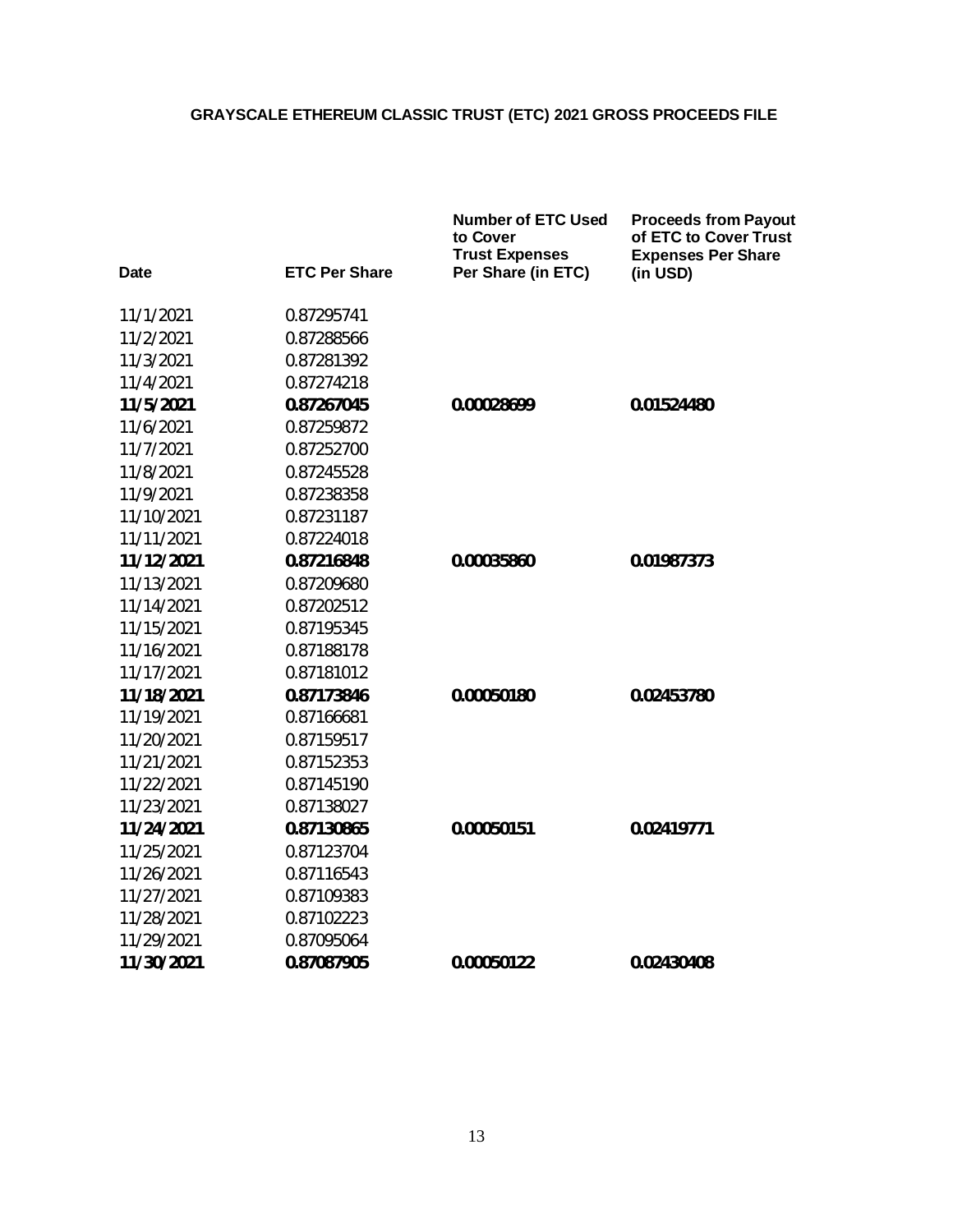| <b>Date</b>  | <b>ETC Per Share</b> | <b>Number of ETC Used</b><br>to Cover<br><b>Trust Expenses</b><br>Per Share (in ETC) | <b>Proceeds from Payout</b><br>of ETC to Cover Trust<br><b>Expenses Per Share</b><br>(in USD) |
|--------------|----------------------|--------------------------------------------------------------------------------------|-----------------------------------------------------------------------------------------------|
| 12/1/2021    | 0.87080748           |                                                                                      |                                                                                               |
| 12/2/2021    | 0.87073590           |                                                                                      |                                                                                               |
| 12/3/2021    | 0.87066433           |                                                                                      |                                                                                               |
| 12/4/2021    | 0.87059277           |                                                                                      |                                                                                               |
| 12/5/2021    | 0.87052122           |                                                                                      |                                                                                               |
| 12/6/2021    | 0.87044967           |                                                                                      |                                                                                               |
| 12/7/2021    | 0.87037812           |                                                                                      |                                                                                               |
| 12/8/2021    | 0.87030659           |                                                                                      |                                                                                               |
| 12/9/2021    | 0.87023505           | 0.00050093                                                                           | 0.01889008                                                                                    |
| 12/10/2021   | 0.87016353           |                                                                                      |                                                                                               |
| 12/11/2021   | 0.87009201           |                                                                                      |                                                                                               |
| 12/12/2021   | 0.87002049           |                                                                                      |                                                                                               |
| 12/13/2021   | 0.86994898           |                                                                                      |                                                                                               |
| 12/14/2021   | 0.86987748           |                                                                                      |                                                                                               |
| 12/15/2021   | 0.86980599           |                                                                                      |                                                                                               |
| 12/16/2021   | 0.86973449           | 0.00050064                                                                           | 0.01786291                                                                                    |
| 12/17/2021   | 0.86966301           |                                                                                      |                                                                                               |
| 12/18/2021   | 0.86959153           |                                                                                      |                                                                                               |
| 12/19/2021   | 0.86952006           |                                                                                      |                                                                                               |
| 12/20/2021   | 0.86944859           |                                                                                      |                                                                                               |
| 12/21/2021   | 0.86937713           |                                                                                      |                                                                                               |
| 12/22/2021   | 0.86930567           | 0.00050035                                                                           | 0.01814284                                                                                    |
| 12/23/2021   | 0.86923422           |                                                                                      |                                                                                               |
| 12/24/2021   | 0.86916278           |                                                                                      |                                                                                               |
| 12/25/2021   | 0.86909134           |                                                                                      |                                                                                               |
| 12/26/2021   | 0.86901991           |                                                                                      |                                                                                               |
| 12/27/2021   | 0.86894848           |                                                                                      |                                                                                               |
| 12/28/2021   | 0.86887706           |                                                                                      |                                                                                               |
| 12/29/2021   | 0.86880565           |                                                                                      |                                                                                               |
| 12/30/2021   | 0.86873424           |                                                                                      |                                                                                               |
| 12/31/2021   | 0.86866284           | 0.00071429                                                                           | 0.02394308                                                                                    |
| <b>TOTAL</b> |                      | 0.02644186                                                                           | 1.12919772                                                                                    |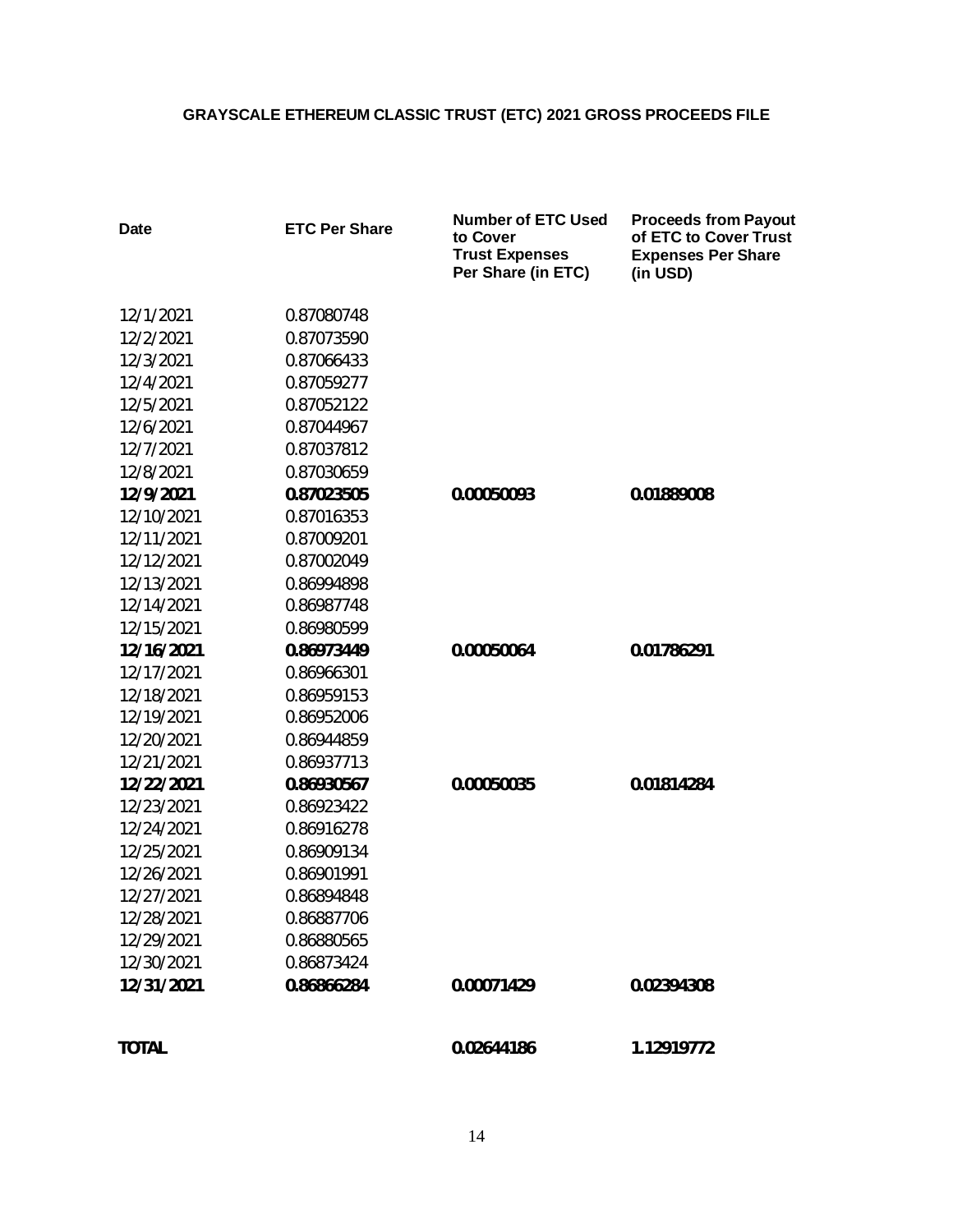**Grayscale Ethereum Classic Trust (ETC) Gross Proceeds and Expense Files show ETC tokens per share owned in the Trust, as well as ETC tokens paid out, proceeds, and expenses per share in the Trust. You can use this information to calculate your share of Trust expenses, and your gain or loss on sale of ETC tokens to pay such expenses.**

**The Trust holds no assets other than ETC tokens. Accordingly, when expenses are incurred, Trust assets (i.e., ETC tokens) are sold to cover the expenses. The following example illustrates the tax consequences to the Shareholder. In Step 1, we discuss how a Shareholder would determine his or her stake in the Trust (i.e., how many ETC tokens they own). In Step 2, we discuss how much of his or her stake is sold throughout the year to cover expenses (and how many ETC tokens they still own). In Step 3, we determine the Shareholder's basis in the ETC tokens sold by the Trust. Gain or loss from this sale is determined in relation to the basis of the assets sold. In Step 4, we determine the gain or loss from the sale of the assets and where the gain or loss is reported on the Shareholder's tax return. In Step 5, we calculate the Shareholder's portion of the Trust's expenses. In Step 6, we determine the Shareholder's new balance of ETC tokens at the end of the year and his or her new cost basis in those ETC tokens.**

**The following example is for illustrative purposes only and is not intended to be construed as tax advice. Shareholders should consult a tax professional in the use of their information on their respective tax returns.**

**Example: Shareholder XYZ purchases 20,000 Trust shares on 2/10/2021 at a price of \$9.33 per share for a total purchase price of \$186,600. Shareholder XYZ had no other purchases or sales of Trust shares during 2021 and held the shares for the remainder of 2021.**

#### **Step 1: Identify the shareholder's pro rata ownership of Ethereum Classic.**

Locate the Ethereum Classic Per Share amount on Shareholder XYZ's purchase date of 2/10/2021 in the gross proceeds file. In this example the number is 0.89210719. This represents the number of ETC tokens per share on that date.

For Shareholder XYZ, the total amount of ETC tokens owned for its 2/10/2021 purchase is 17,842.14380000 (0.89210719 per share multiplied by 20,000 shares purchased on 2/10/2021). Note: This step should be completed for each date on which Trust shares were purchased.

#### **Step 2: Calculate the Ethereum Classic paid out from Shareholder XYZ's account during 2021 to pay expenses**

The ETC tokens paid out per share during 2021 includes the cumulative amounts of all ETC token payouts for the period which includes the day after the purchase date of 2/10/2021 through the day before payout date.

During 2021, the amount of ETC tokens paid out after the 2/10/2021 purchase date is 0.02343782 per share. This is determined by taking the total amount of ETC tokens per share paid out in 2021 (0.02644186) and subtracting the amount of ETC tokens paid out prior to the purchase (0.00227107 from January plus 0.00073298 (10/28 multiplied by 0.00205233 from February)). Then multiply this number (0.02343782) by the number of shares owned (20,000) for a total of 468.75630000 ETC tokens paid to cover trust expenses.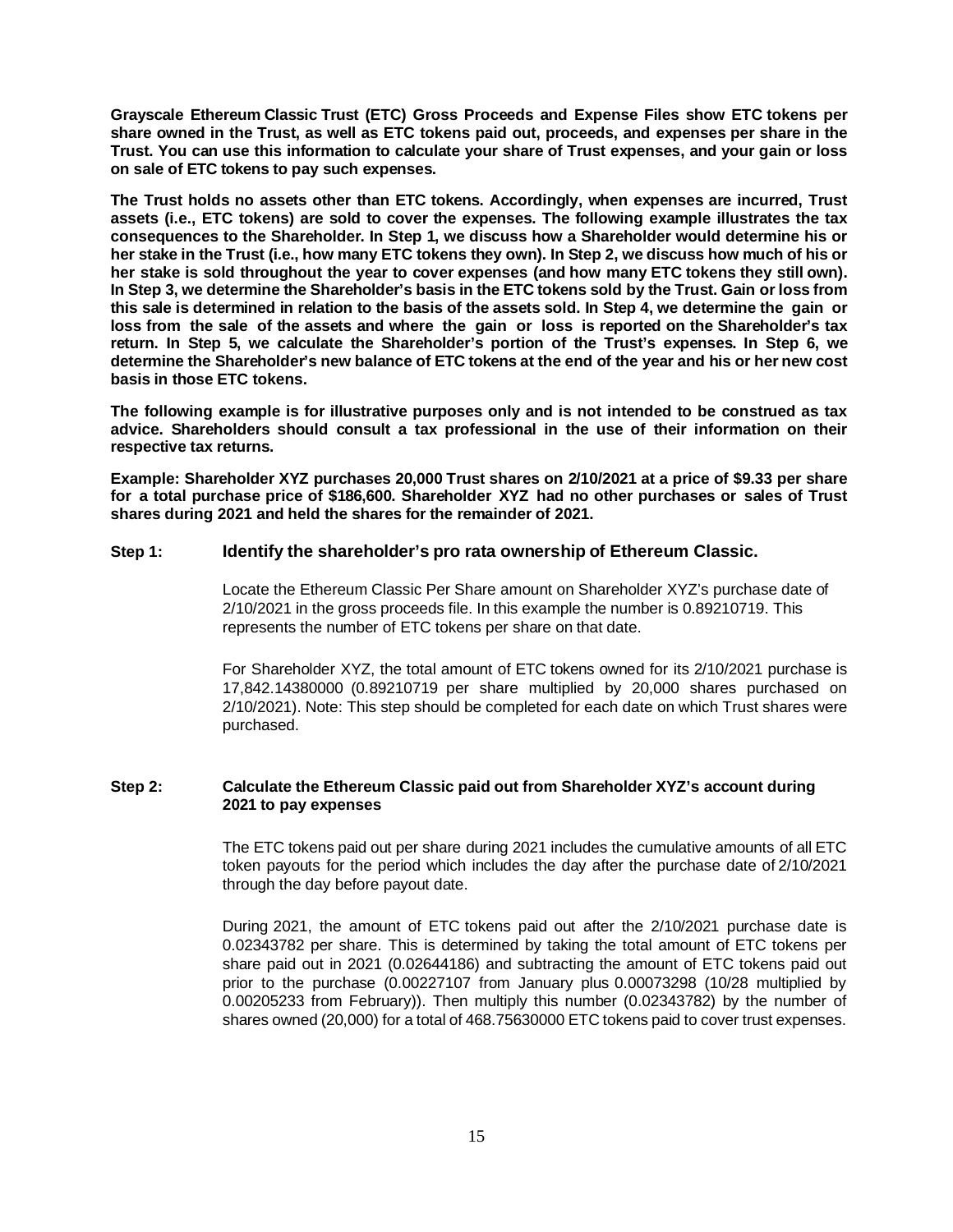#### **Step 3: Calculate Shareholder's cost basis in Ethereum Classic paid out from Shareholder's account**

| Total ETC token payout (Step 2) | 468.75630000                                  |           |
|---------------------------------|-----------------------------------------------|-----------|
| ETC tokens acquired (Step 1)    | --------------------------<br>17.842.14380000 | \$186,600 |
| Cost basis of ETC token payout  | \$4,902.43                                    |           |

#### **Step 4: Calculate Shareholder's gain or loss on Ethereum Classic payout for each lot purchased**

Identify all proceeds per share received by the Trust after Shareholder XYZ's 2/10/2021 purchase date. During 2021, periodic payouts for the period 2/11/2021 through 12/31/2021 generated proceeds per share of \$1.10478426 (total proceeds of payout of ETC tokens for the year, \$ 1.12919772, less \$0.02441346, which is the proceeds of payouts made prior to purchase [\$0.01678319 from January] plus \$0.00763027 from the first ten days in February). Therefore, Shareholder XYZ's gain or loss is determined as follows:

| Total Proceeds: \$1.10478426 per share X 20,000 shares | 22.095.69 |
|--------------------------------------------------------|-----------|
| Less: Total cost basis of ETC tokens payout (Step 3)   | 4.902.43  |
| Total Reportable Gain/(Loss)                           | 17.193.26 |
| (To be reported on Shareholder's Form 1040 Schedule D) |           |

#### **Step 5: Calculate Shareholder's investment expenses**

Identify all expenses per share paid by the Trust after Shareholder XYZ's 2/10/2021 purchase date. During 2021, the expenses were paid periodically and for the period of 2/11/2021 through 12/31/2021 amounted to \$1.10478426 per share. Therefore, Shareholder XYZ's expenses are as follows:

| Total Expenses Per Share (Step 4) | \$ 1.10478426 |
|-----------------------------------|---------------|
| <b>Total Shares</b>               | 20.000        |
| <b>Total Expense</b>              | 22.095.69     |

#### **Step 6: Calculate Shareholder's Adjusted Ethereum Classic Tokens Held and Cost Basis**

| ETC tokens Purchased on 2/10/2021 (Step 1)          | 17,842.14380000 |
|-----------------------------------------------------|-----------------|
| Less: ETC token payout during 2021 (Step 2)         | 468.75630000    |
| Adjusted Shareholder's ETC tokens at 12/31/2021     | 17,373.38750000 |
|                                                     |                 |
| Original Purchase Cost on 2/10/2021                 | 186,600.00      |
| Less: Cost of ETC token payout during 2021 (Step 3) | 4,902.43        |
| Adjusted Shareholder's basis at 12/31/2021          | \$ 181,697.57   |